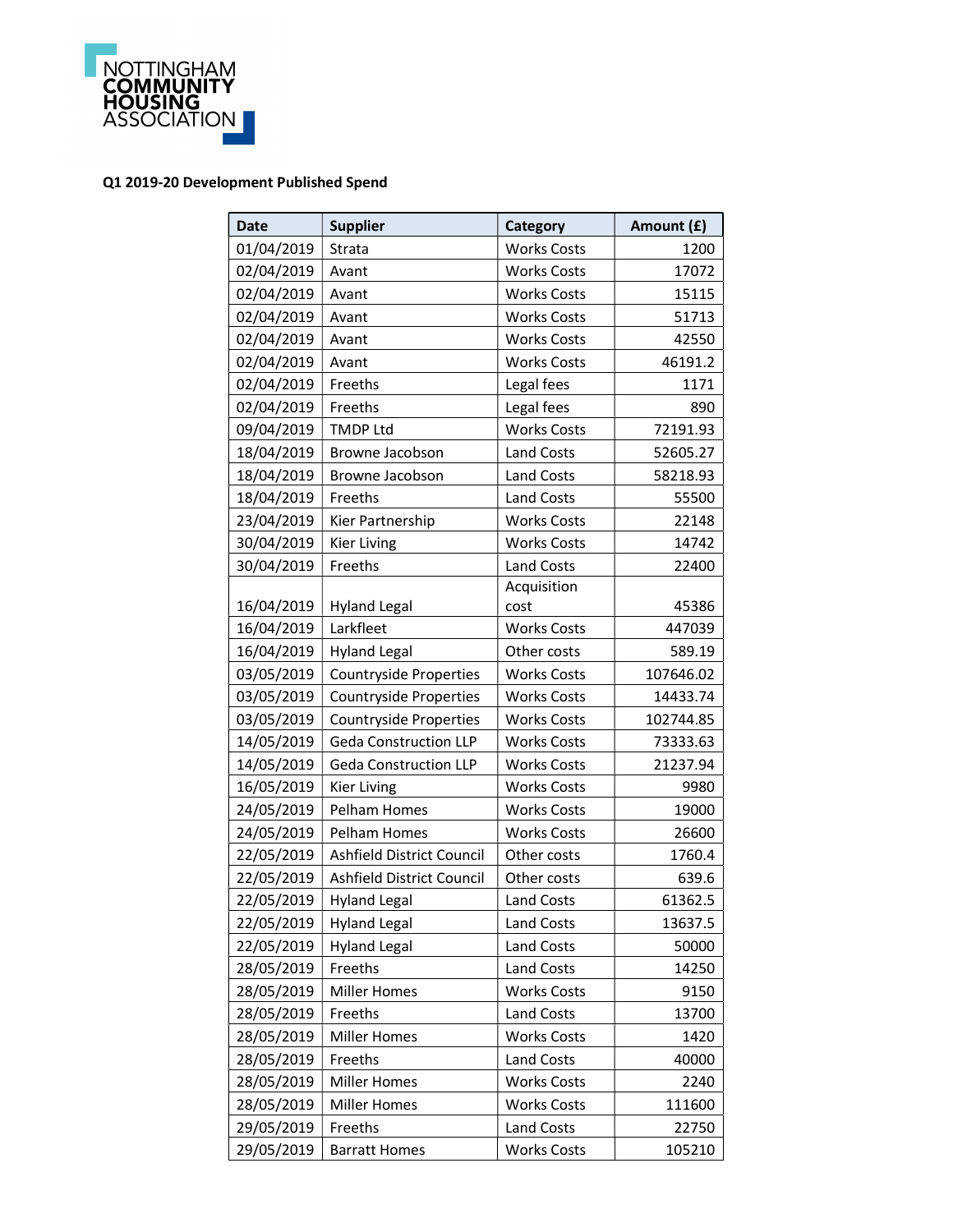| 29/05/2019 | <b>Barratt Homes</b>          | <b>Works Costs</b> | 44859     |
|------------|-------------------------------|--------------------|-----------|
| 30/05/2019 | Miller Homes                  | <b>Works Costs</b> | 24000     |
| 04/06/2019 | <b>TMDP Ltd</b>               | <b>Works Costs</b> | 5432      |
| 06/06/2019 | <b>Miller Homes</b>           | <b>Works Costs</b> | 42750     |
| 07/06/2019 | Freeths                       | Other costs        | 595       |
| 07/06/2019 | Freeths                       | Land Costs         | 360000    |
| 13/06/2019 | <b>Miller Homes</b>           | <b>Works Costs</b> | 88350     |
| 20/06/2019 | <b>Miller Homes</b>           | <b>Works Costs</b> | 10790     |
| 20/06/2019 | <b>William Davis</b>          | <b>Works Costs</b> | 101250    |
| 20/06/2019 | <b>William Davis</b>          | <b>Works Costs</b> | 107775    |
| 21/06/2019 | Freeths                       | Legal fees         | 500       |
| 21/06/2019 | Freeths                       | Legal fees         | 500       |
| 21/06/2019 | Freeths                       | Land Costs         | 33000     |
| 21/06/2019 | Freeths                       | <b>Land Costs</b>  | 24000     |
| 21/06/2019 | Freeths                       | Legal fees         | 504       |
| 26/06/2019 | <b>Miller Homes</b>           | <b>Works Costs</b> | 49600     |
| 27/06/2019 | Freeths                       | <b>Land Costs</b>  | 297000    |
| 27/06/2019 | Freeths                       | <b>Land Costs</b>  | 216000    |
| 28/06/2019 | <b>BDW Trading</b>            | <b>Works Costs</b> | 218500.57 |
| 28/06/2019 | <b>BDW Trading</b>            | <b>Works Costs</b> | 157004.64 |
| 28/06/2019 | <b>Miller Homes</b>           | <b>Works Costs</b> | 60400     |
| 28/06/2019 | <b>Miller Homes</b>           | <b>Works Costs</b> | 34200     |
| 05/04/2019 | <b>Waters Homes Ltd</b>       | <b>Works Costs</b> | 226810.47 |
| 05/04/2019 | <b>Geda Construction LLP</b>  | <b>Works Costs</b> | 51995.52  |
| 05/04/2019 | <b>Geda Construction LLP</b>  | <b>Works Costs</b> | 15059.12  |
| 11/04/2019 | <b>Geda Construction LLP</b>  | <b>Works Costs</b> | 160494.64 |
| 11/04/2019 | <b>Geda Construction LLP</b>  | <b>Works Costs</b> | 58059.74  |
| 11/04/2019 | <b>Geda Construction LLP</b>  | <b>Works Costs</b> | 23179.9   |
| 29/04/2019 | <b>TMDP Ltd</b>               | <b>Works Costs</b> | 93902.35  |
| 26/04/2019 | Browne Jacobson               | Legal fees         | 554.4     |
| 24/04/2019 | <b>Hyland Legal</b>           | Legal fees         | 5682.99   |
| 24/04/2019 | <b>Hyland Legal</b>           | Legal fees         | 1351.6    |
| 24/04/2019 | <b>Hyland Legal</b>           | Legal fees         | 3337      |
| 03/05/2019 | Waters Homes Ltd              | <b>Works Costs</b> | 165058.94 |
| 26/04/2019 | <b>Geda Construction LLP</b>  | <b>Works Costs</b> | 107554.75 |
| 26/04/2019 | <b>Geda Construction LLP</b>  | <b>Works Costs</b> | 38908.47  |
| 26/04/2019 | <b>Geda Construction LLP</b>  | <b>Works Costs</b> | 15533.9   |
| 26/04/2019 | <b>Geda Construction LLP</b>  | <b>Works Costs</b> | 50481.05  |
| 26/04/2019 | <b>Geda Construction LLP</b>  | <b>Works Costs</b> | 65724.95  |
| 07/05/2019 | Freeths                       | Land Costs         | 39285.71  |
| 07/05/2019 | Freeths                       | Land Costs         | 15714.29  |
| 24/04/2019 | Freeths                       | Legal fees         | 5127.55   |
| 24/05/2019 | Countryside Properties        | <b>Works Costs</b> | 55371.38  |
| 24/05/2019 | Countryside Properties        | <b>Works Costs</b> | 7424.48   |
| 24/05/2019 | Countryside Properties        | <b>Works Costs</b> | 52850.29  |
| 27/04/2019 | Browne Jacobson               | Legal fees         | 6393.47   |
| 31/05/2019 | Waters Homes Ltd              | <b>Works Costs</b> | 261730.85 |
| 24/05/2019 | <b>Countryside Properties</b> | <b>Works Costs</b> | 36494.1   |